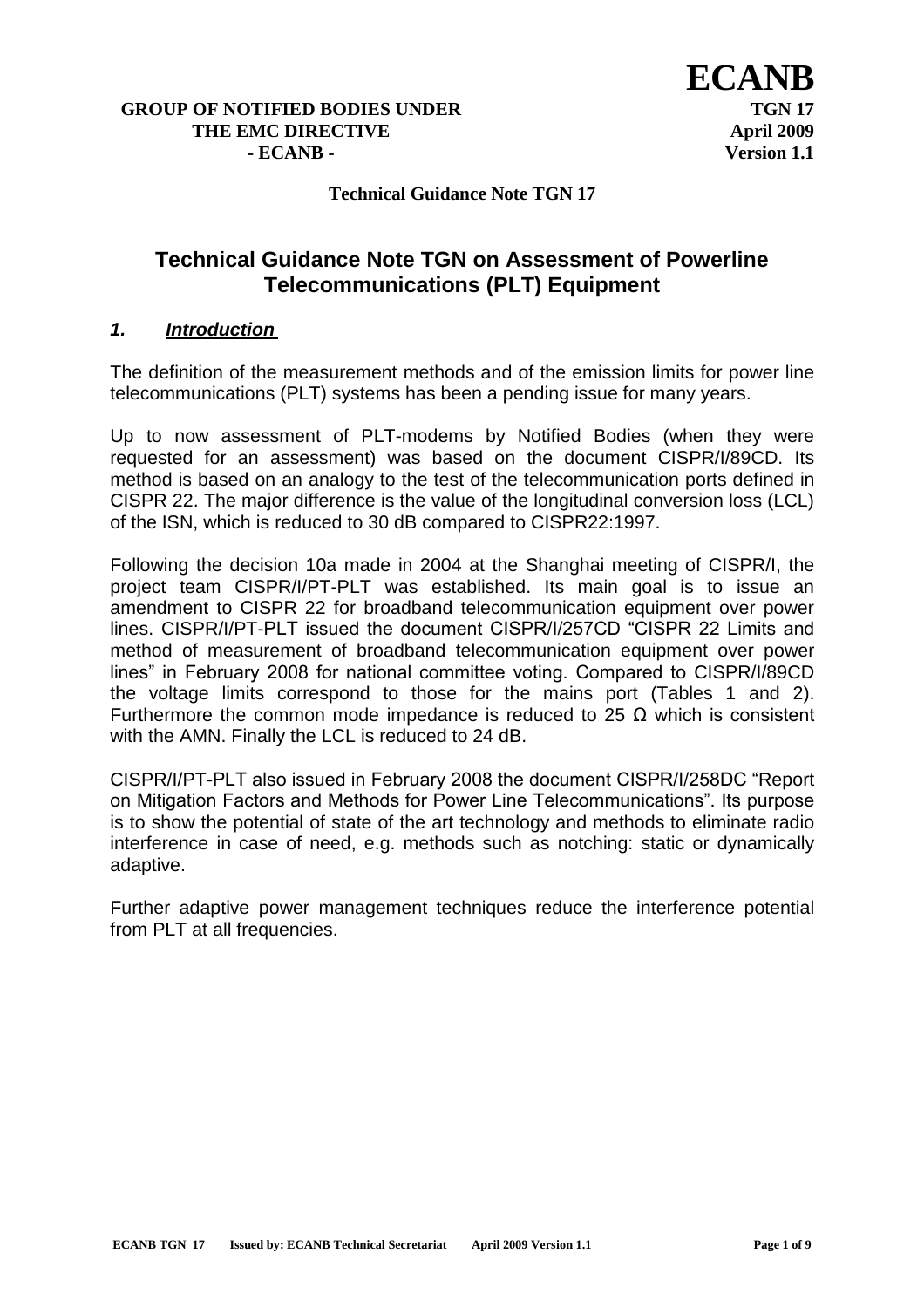## *2. Assessment of PLT modems*

The following topics have to be considered as the basis for assessment by Notified Bodies until an amended CISPR 22 comes into force.

### **Table 1 –Limits of conducted common mode (asymmetric mode) disturbance at**

### **PLT ports in the frequency range 1605 kHz to 30 MHz with the telecommunication function active for Class A equipment**

| <b>Frequency range</b><br>MH <sub>7</sub>                                                                                                                                                                                                                                                                                                                   | <b>Voltage limits</b><br>$dB(\mu V)$ |         | <b>Current limits</b><br>$dB(\mu A)$ |         |  |  |
|-------------------------------------------------------------------------------------------------------------------------------------------------------------------------------------------------------------------------------------------------------------------------------------------------------------------------------------------------------------|--------------------------------------|---------|--------------------------------------|---------|--|--|
|                                                                                                                                                                                                                                                                                                                                                             | Quasi-peak                           | Average | Quasi-peak                           | Average |  |  |
| 1,605 to 30                                                                                                                                                                                                                                                                                                                                                 | 73                                   | 60      | 45                                   | 32      |  |  |
| NOTE 1 The lower limit shall apply at the transition frequencies.<br>NOTE 2 The current and voltage disturbance limits are derived for use with an impedance stabilization<br>network (ISN) which presents a common mode (asymmetric mode) impedance of 25 $\Omega$ to the PLT port<br>under test. (conversion factor is 20 $log_{10}$ 25 $\Omega$ = 28 dB) |                                      |         |                                      |         |  |  |

# **Table 2 –Limits of conducted common mode (asymmetric mode) disturbance at**

### **PLT ports in the frequency range 1605 kHz to 30 MHz with the telecommunication function active for Class B equipment**

| <b>Frequency range</b><br><b>MHz</b> | $dB(\mu V)$ | <b>Voltage limits</b> | <b>Current limits</b><br>$dB(\mu A)$ |         |
|--------------------------------------|-------------|-----------------------|--------------------------------------|---------|
|                                      | Quasi-peak  | Average               | Quasi-peak                           | Average |
| 1,605 to 5                           | 56          | 46                    | 28                                   | 18      |
| 5 to 30                              | 60          | 50                    | 32                                   | 22      |

NOTE 1 The lower limit shall apply at the transition frequencies.

NOTE 2 The current and voltage disturbance limits are derived for use with an impedance stabilization network (ISN) which presents a common mode (asymmetric mode) impedance of 25  $Ω$  to the PLT port under test. (conversion factor is 20  $log_{10}$  25  $\Omega$  = 28 dB)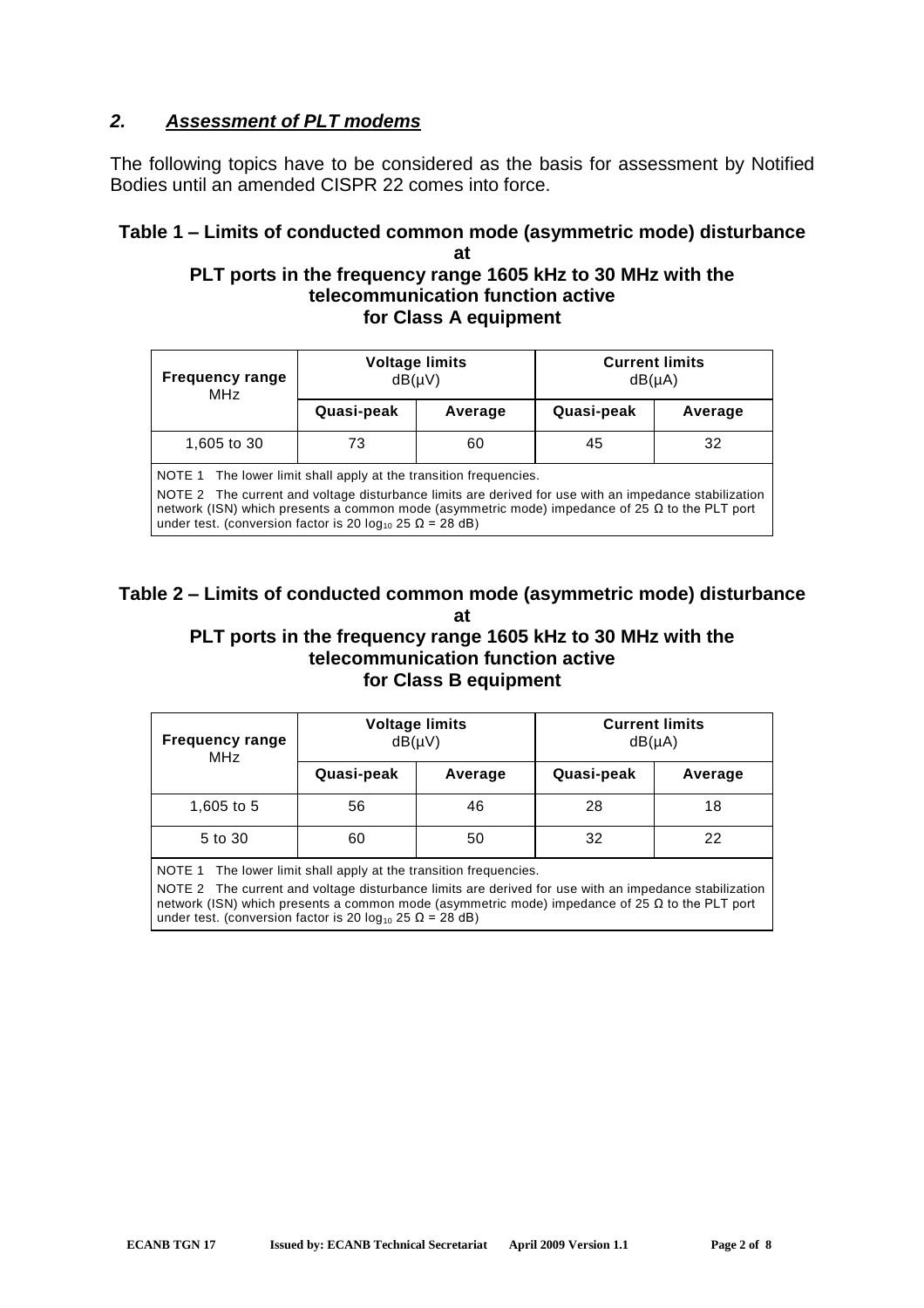### **Test setups:**



Description of ISN (CM- and DM-Impedance, LCL) with current as well as voltage measurement, with mains limits (no internal schematic of ISN)





- 1) Distance to the reference ground plane (vertical or horizontal)
- 2) Distance to the reference ground plane is not critical
- 3) Functions of the Coupling set-up:
	- stabilization of the differential mode impedance
	- isolation of the differential- and common mode signal of the AE
	- filtering of the differential- and common mode signal from the mains

4) AMN voltage

#### **Figure 2: Compliance test set-up for PLT for 1605 kHz to 30 MHz when the telecommunication function is inactive**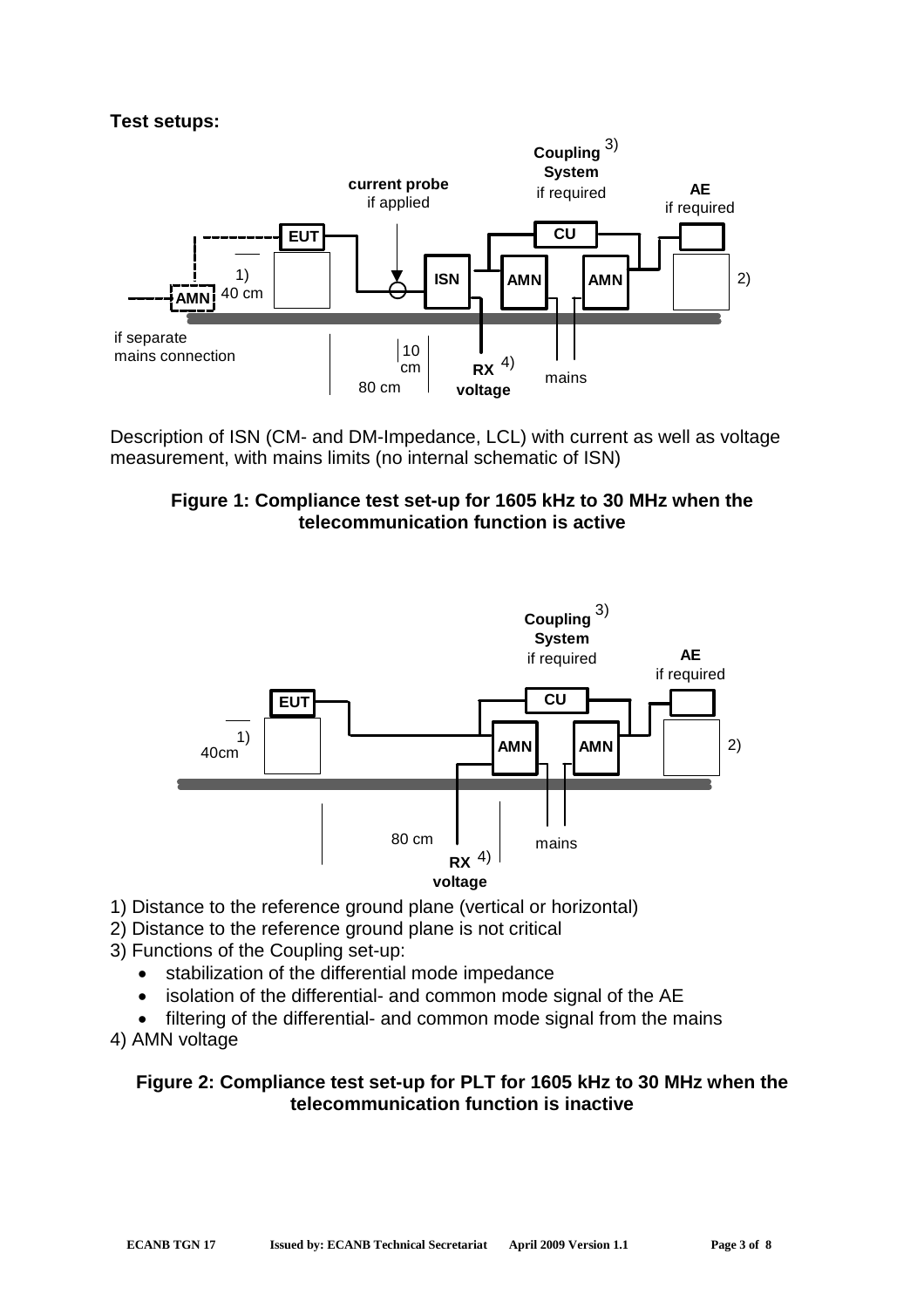## **Detailed specification of the impedance stabilization network (ISN):**

- a) The common mode termination impedance shall be 25  $\Omega$  +/- 3  $\Omega$ , phase angle 0o +/- 25o,
- b) The differential mode termination impedance shall be 100  $\Omega$  +/- 10  $\Omega$ , phase angle  $0^{\circ}$  +/- 25 $^{\circ}$ ,
- c) The insertion loss (symmetric) of the ISN (excluding the Coupling System) shall be  $a_{DISN} = 20 \log (E_D / (2 * V_{DISN})) \ge 15$  dB (the measurement set-up is shown in Figure A.1 of annex A of this TGN)
- d) The decoupling attenuation (common mode isolation) of the ISN (excluding the Coupling System) between the AE port and the voltage port shall be  $a<sub>CISN</sub> = 20 log (E<sub>CISN</sub> / (2 * V<sub>CISN</sub>)) > 14 dB (the measurement set-up is shown)$ in Figure A.2 of annex A of this TGN)
- e) The longitudinal conversion loss (LCL) of the ISN input (EUT side) shall be 24 dB +/- 1 dB
- f) The attenuation distortion or other deterioration of the signal quality in the wanted signal frequency band caused by the presence of the ISN shall not affect the normal operation of the EUT.
- g) If a voltage port on the ISN is available then the accuracy of the voltage division factor shall be within  $\pm 1.0$  dB of the nominal value. The voltage division factor is the difference between the voltage appearing across the common mode impedance presented to the EUT by the ISN and the resulting voltage appearing across a receiver input attached to the measuring port of the ISN, expressed in decibels.
- h) The attenuation of the Coupling System in conjunction with the ISN, for common mode current or voltage disturbances originating from the AE or from the mains, shall be such that the measured level of these disturbances at the measuring receiver input shall be at least 10 dB below the relevant disturbance limit. The following attenuations are recommended:

The differential mode transmission loss of the Coupling System should be  $a_{DCS}$  = 20 log (E<sub>DCS</sub> / (2 \* V<sub>DCS</sub>)) 40 dB +/- 6 dB; (The measurement set-up is shown in Figure A.3)

The common mode transmission loss of the coupling System should be  $a_{CCS}$  = 20 log (E<sub>C</sub> / (2 \* V<sub>CCS</sub>)) > 40 dB; (The measurement set-up is shown in Figure A.4)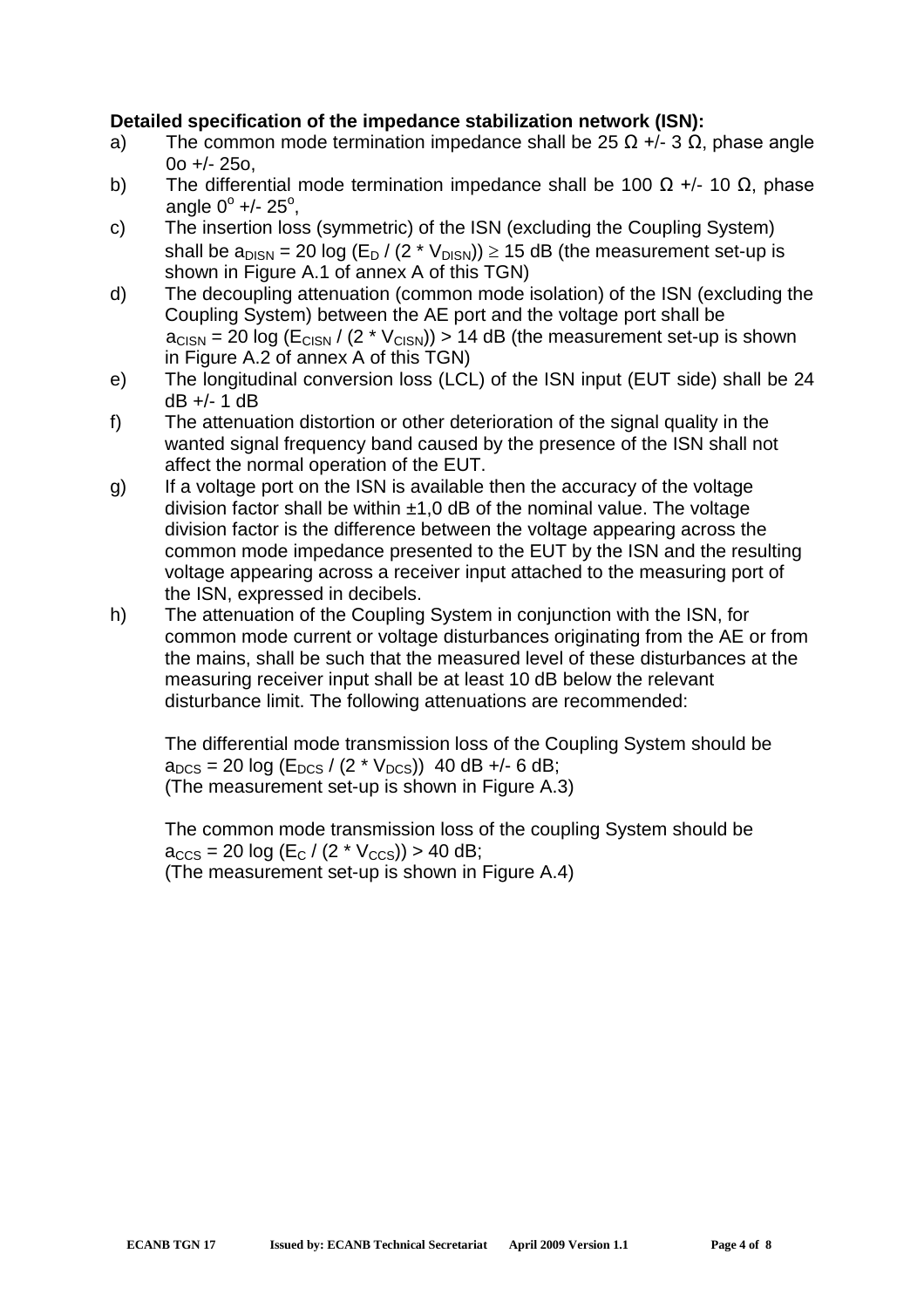## *3. State of the art protection of radio services*

Certain radio services, such as broadcast services, amateur radio, public safety etc., may warrant special protection from PLT emissions. Their functions require additional protection against possible interference from PLT operations. This section contains a summary of the state of the art means of protection.

For excluded frequency bands the transmit signal shall be suppressed by at least 30 dB with respect to the transmit level outside the excluded frequency band.

### **Frequency band exclusions (Static Mitigation Techniques)**

PLT systems could be required to exclude on a permanent basis ("place no carrier frequencies in") certain designated bands. This technique is sometimes called "static notching" or simply "notching".

It is required to permanently exclude the frequency bands of Table 3 since these frequencies are allocated by radio amateur or CB-Band services.

| <b>MHz</b>      | Service       | <b>MHz</b>      | Service            |
|-----------------|---------------|-----------------|--------------------|
| $1,80 - 2,00$   | Radio amateur | 18,068 - 18,168 | Radio amateur      |
| $3,50 - 4,00$   | Radio amateur | 21,000 - 21,450 | Radio amateur      |
| $7,00 - 7,30$   | Radio amateur | 24,890 - 24,990 | Radio amateur      |
| $10,10 - 10,15$ | Radio amateur | $26,175 - 28$   | On-site paging, CB |
| $14,00 - 14,35$ | Radio amateur | 28,000 - 29,700 | Radio amateur      |

**Table 3 - Frequency bands requiring permanent frequency band exclusions**

## **Dynamic mitigation techniques for PLT access systems (last mile systems)**

Access PLT operators are required to employ equipment with interference mitigation techniques under the control of the operator. This would permit PLT operators to exclude frequencies in order to mitigate interference at particular locations in particular bands when it is reported. If the access PLT system is not capable of dynamic mitigation technique, e.g if connection was lost or if there is no connection to the operator the system has to exclude permanent all frequencies allocated to radio broadcast bands as a fall back solution. Alternatively access systems could use the adaptive notching described below.

*Note: Access systems shall provide identical protection to radio-broadcast as inhouse systems.*

## **Adaptive notching for PLT (in-house systems)**

Adaptive Notching is a technique used to protect radio broadcast services against PLT interferences. This technique has been adopted by ETSI and is specified in detail in ETSI TS 102 578. It aims to protect in-house short wave broadcast reception and avoids static notching of all broadcast bands at all times, which would result in substantial permanent performance loss. Laboratory and field tests jointly with the EBU (ETSI TR 102 616) have successfully demonstrated this technique. Adaptive notching is a powerful mitigation technique for PLT devices.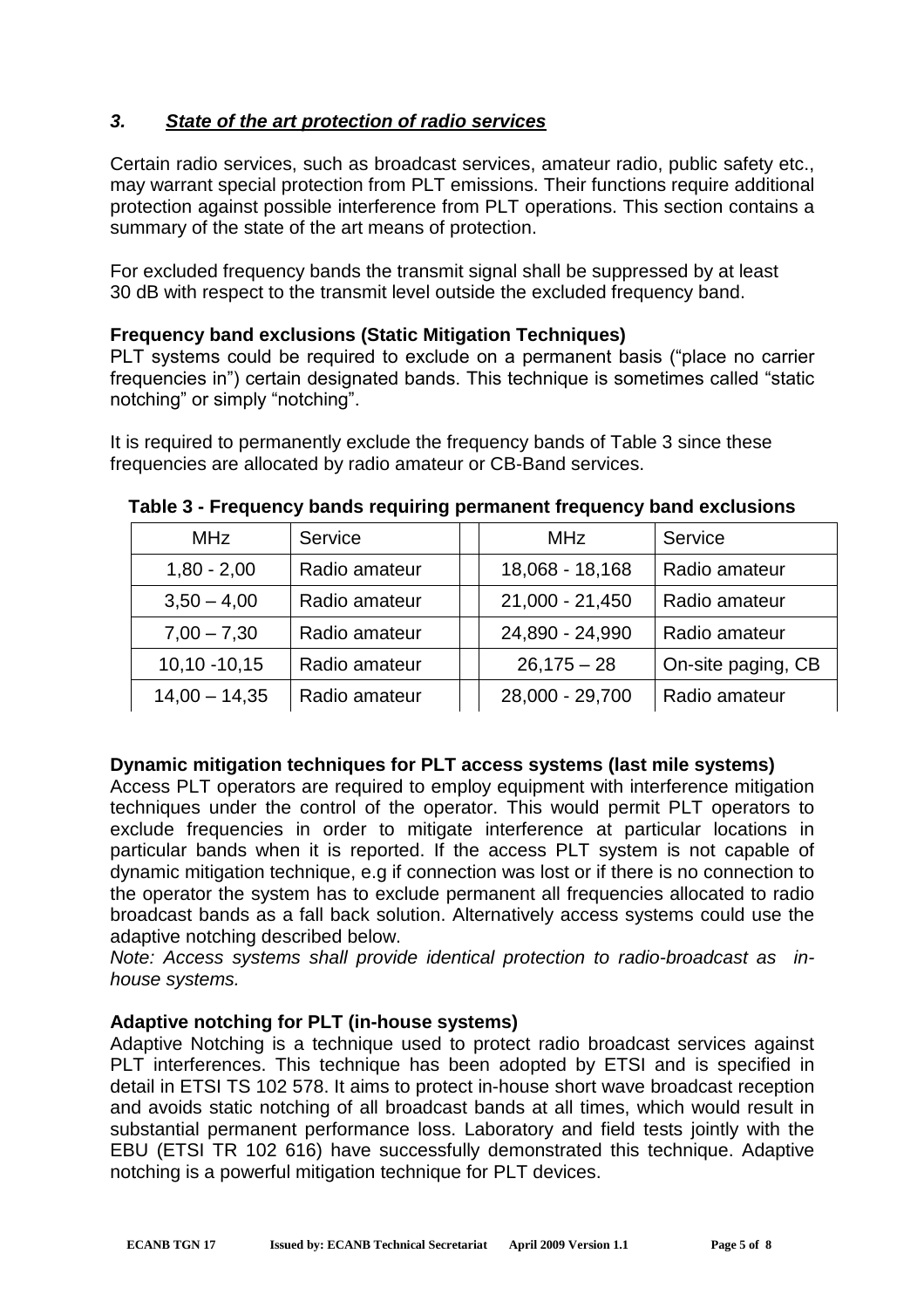Adaptive notching operates autonomously. The modems sense the radio frequency spectrum, detect the broadcast channels received with usable quality at the site and at the time and notch out these channels in the transmitted signal. The loss of throughput of a PLT system due to adaptive notching is very low. Only the few broadcast channels which offer useful indoor reception at a given time are notched.

#### **Adaptive feeding power management**

The transmission loss of In-House PLT communication channels between two outlets may vary by 60dB or more. Today, most PLT modems adapt the setting of the automatic gain control at the PLT receiver accordingly. An alternative solution would be to adapt the PLT transmitter feeding power to the channel characteristics (loss and noise floor). This can be done without any throughput loss compared to the traditional method. By means of adaptive feeding power management the probability of interference caused by in-house PLT modems can be reduced to a great extent.

### *4. Guidelines*

Notified Bodies when being consulted to provide an opinion on PLT conformity assessment are strongly encouraged to base their opinion on the following:

- a) Measurement of PLT emissions have to be done according to what it is described in clause 2 of this TGN.
- b) Additional mitigation measures have to be implemented according to what it is described in clause 3 of this TGN

## **General Notes:**

Notified Bodies - when consulted on this matter- are strongly encouraged to follow this Technical Guidance Note accordingly.

Manufacturers or test labs, when applying this TGN shall clearly note the PLT assessment setup conditions in their test reports.

Notified Bodies and Manufacturers should be aware that where PLT equipment provides internet access technology the R&TTE Directive may be applicable.

#### *DISCLAIMER*

*No responsibility or liability can be accepted by the European Commission or the ECANB or any of its officers or members for the contents, specifications and/or advice referred to or contained in this Technical Guidance Note and/or action taken as a result of information contained in this Technical Guidance Note.*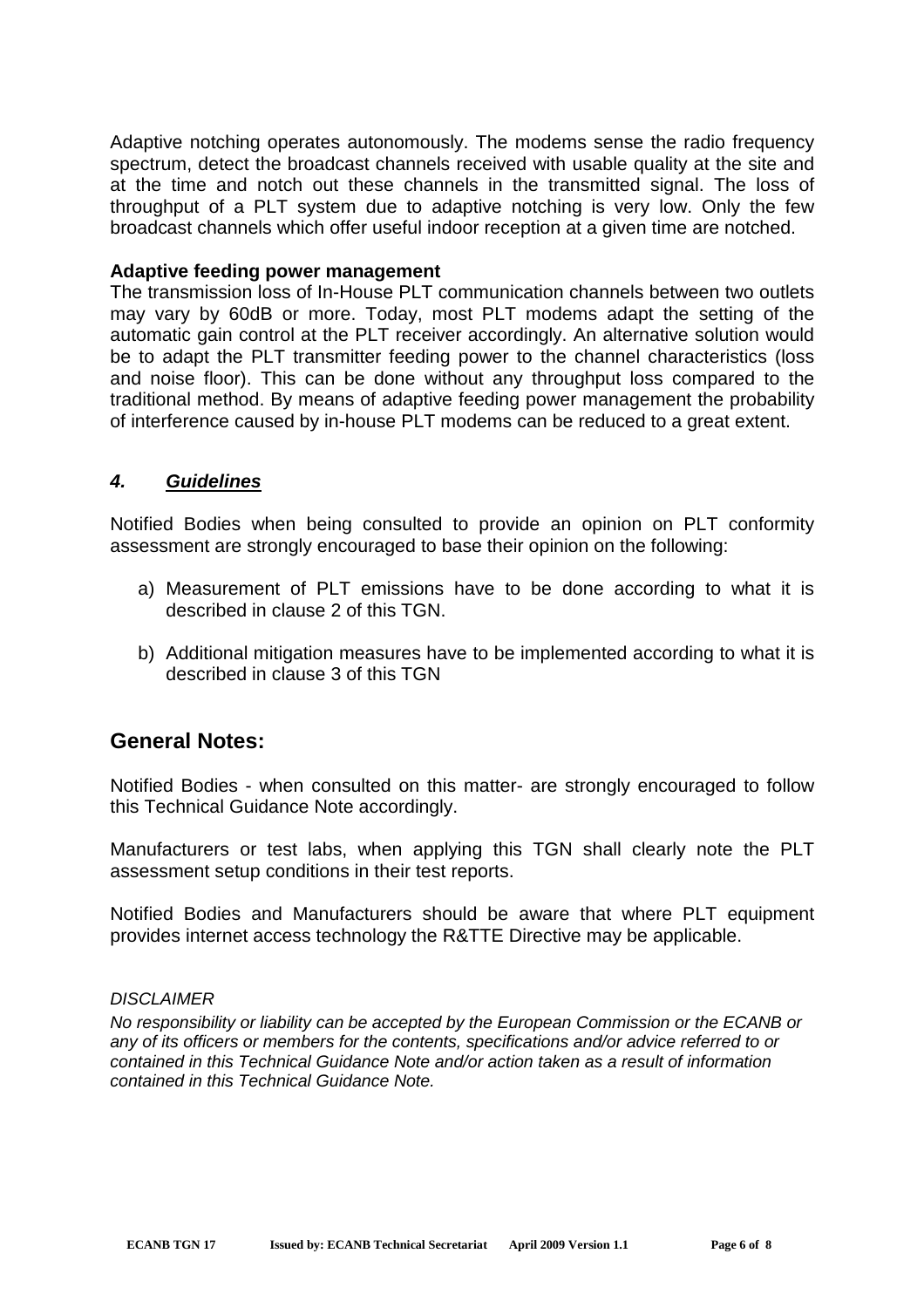## **Annex A (informative)**

#### **Measurement set-ups for the characterization of ISN and Coupling System to be used for compliance testing of PLT devices when the communication function is active**



**Figure A.1 Measurement set-up for the Insertion loss (symmetric) of the ISN (excluding the Coupling System)**



CS: Coupling System port

**Figure A.2 Measurement set-up for the common mode decoupling attenuation (isolation) of the ISN (excluding the Coupling System)**